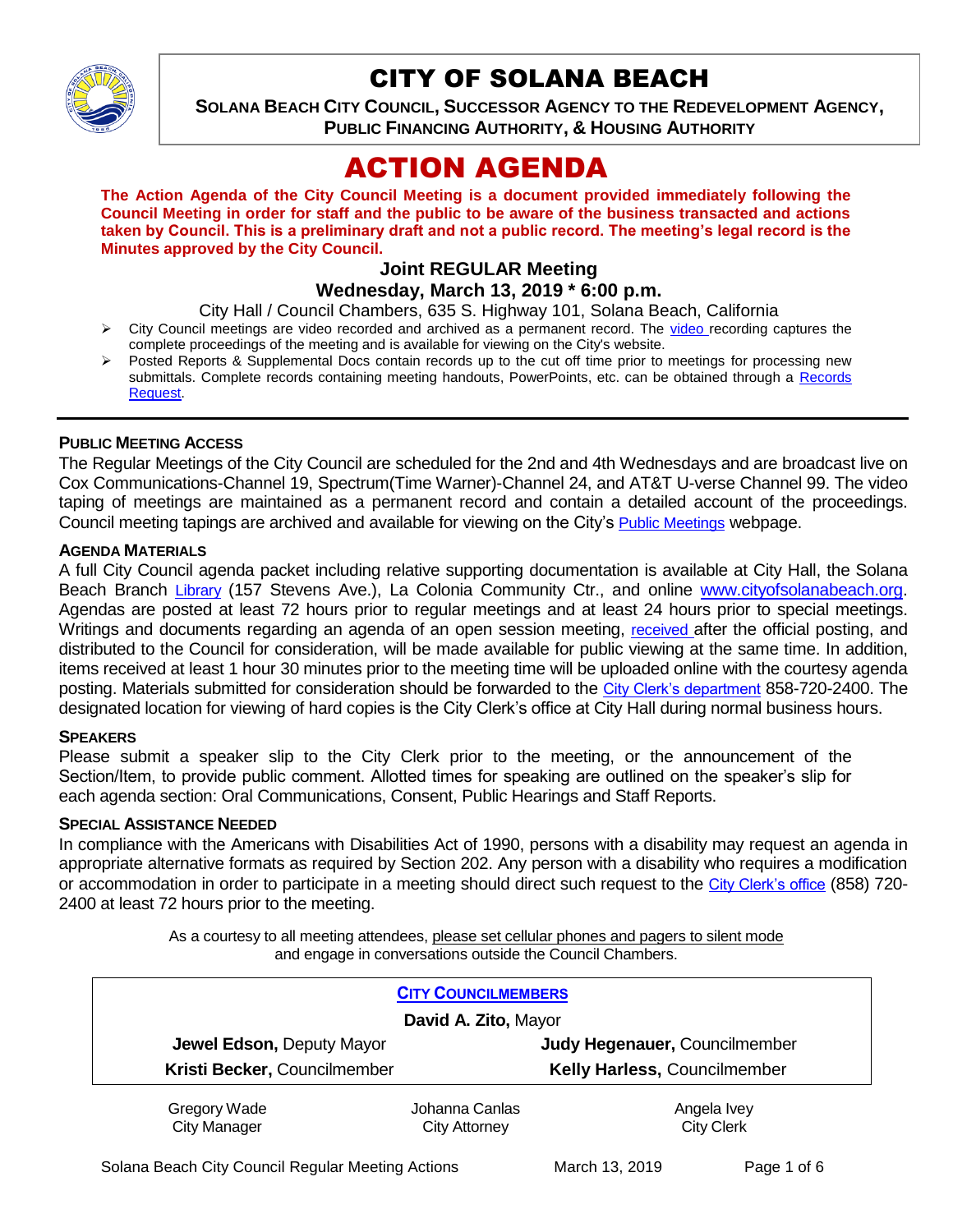## SPEAKERS:

Please submit your speaker slip to the City Clerk prior to the meeting or the announcement of the Item. Allotted times for speaking are outlined on the speaker's slip for Oral Communications, Consent, Public Hearings and Staff Reports.

## READING OF ORDINANCES AND RESOLUTIONS:

Pursuant to [Solana Beach Municipal Code](mailto:https://www.codepublishing.com/CA/SolanaBeach/) Section 2.04.460, at the time of introduction or adoption of an ordinance or adoption of a resolution, the same shall not be read in full unless after the reading of the title, further reading is requested by a member of the Council. If any Councilmember so requests, the ordinance or resolution shall be read in full. In the absence of such a request, this section shall constitute a waiver by the council of such reading.

# **CALL TO ORDER AND ROLL CALL:**

**CLOSED SESSION REPORT:** (when applicable)

# **FLAG SALUTE:**

## **APPROVAL OF AGENDA: COUNCIL ACTION: Approved 5/0**

## **ORAL COMMUNICATIONS:**

This portion of the agenda provides an opportunity for members of the public to address the City Council on items relating to City business and not appearing on today's agenda by submitting a speaker slip (located on the back table) to the City Clerk. Comments relating to items on this evening's agenda are taken at the time the items are heard. Pursuant to the Brown Act, no action shall be taken by the City Council on public comment items. Council may refer items to the City Manager for placement on a future agenda. The maximum time allotted for each presentation is THREE MINUTES (SBMC 2.04.190). Please be aware of the timer light on the Council Dais.

## **COUNCIL COMMUNITY ANNOUNCEMENTS / COMMENTARY:**

*An opportunity for City Council to make brief announcements or report on their activities. These items are not agendized for official City business with no action or substantive discussion.* 

# **A. CONSENT CALENDAR:** (Action Items) (A.1. - A.5.)

Items listed on the Consent Calendar are to be acted in a single action of the City Council unless pulled for discussion. Any member of the public may address the City Council on an item of concern by submitting to the City Clerk a speaker slip (located on the back table) before the Consent Calendar is addressed. Those items removed from the Consent Calendar by a member of the Council will be trailed to the end of the agenda, while Consent Calendar items removed by the public will be discussed immediately after approval of the Consent Calendar.

## **A.1. Register Of Demands.** (File 0300-30)

Recommendation: That the City Council

1. Ratify the list of demands for February 09 – February 22, 2019.

[Item A.1. Report \(click here\)](https://solanabeach.govoffice3.com/vertical/Sites/%7B840804C2-F869-4904-9AE3-720581350CE7%7D/uploads/Item_A.1._Report_(click_here)_03-13-19.PDF) 

*Posted Reports & Supplemental Docs contain records up to the cut off time, prior to the start of the meeting, for processing new submittals. The final official record containing handouts, PowerPoints, etc. can be obtained through a Records Request to the City Clerk's Office.* **COUNCIL ACTION: Approved 5/0**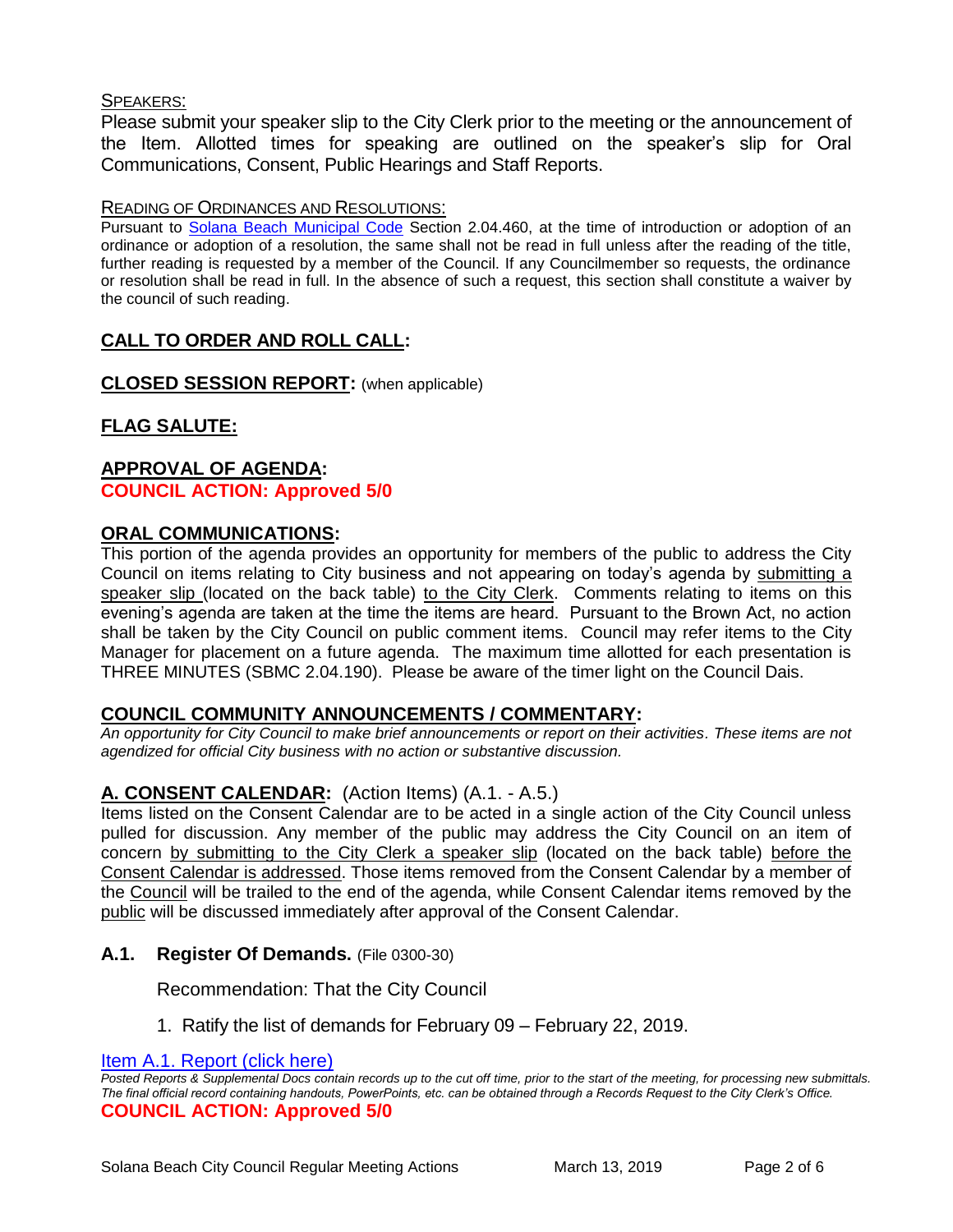# **A.2. General Fund Adopted Budget for Fiscal Year 2018-2019 Changes.** (File 0330-30)

Recommendation: That the City Council

1. Receive the report listing changes made to the Fiscal Year 2018-2019 General Fund Adopted Budget.

#### [Item A.2. Report \(click here\)](https://solanabeach.govoffice3.com/vertical/Sites/%7B840804C2-F869-4904-9AE3-720581350CE7%7D/uploads/Item_A.2._Report_(click_here)_03-13-19.pdf)

*Posted Reports & Supplemental Docs contain records up to the cut off time, prior to the start of the meeting, for processing new submittals. The final official record containing handouts, PowerPoints, etc. can be obtained through a Records Request to the City Clerk's Office.* **COUNCIL ACTION: Approved 5/0**

## **A.3. Special Legal Counsel Services.** (File 0400-05)

Recommendation: That the City Council

1. Adopt **Resolution 2019-029** approving the First Amendment to the agreement with Nossaman LLP for special legal counsel services and to authorize the City Manager to execute the amendment.

#### [Item A.3. Report \(click here\)](https://solanabeach.govoffice3.com/vertical/Sites/%7B840804C2-F869-4904-9AE3-720581350CE7%7D/uploads/Item_A.3._Report_(click_here)_03-13-19.PDF)

*Posted Reports & Supplemental Docs contain records up to the cut off time, prior to the start of the meeting, for processing new submittals. The final official record containing handouts, PowerPoints, etc. can be obtained through a Records Request to the City Clerk's Office.* **COUNCIL ACTION: Approved 5/0**

#### **A.4. Award Sewer Pipeline Replacement Contract** (File 1040-26)

Recommendation: That the City Council

## 1. Adopt **Resolution 2019-028**:

- a. Awarding the construction contract to DB Pipeline, in the amount of \$409,494, for the 2019 Sewer Pipeline Replacements, Bid 2019-01.
- b. Approving an amount of \$60,000 for construction contingency.
- c. Authorizing the City Manager to execute the construction contract on behalf of the City.
- d. Authorizing the City Manager to approve cumulative change orders up to the construction contingency amount.

#### [Item A.4. Report \(click here\)](https://solanabeach.govoffice3.com/vertical/Sites/%7B840804C2-F869-4904-9AE3-720581350CE7%7D/uploads/Item_A.4._Report_(click_here)_03-13-19.PDF)

*Posted Reports & Supplemental Docs contain records up to the cut off time, prior to the start of the meeting, for processing new submittals. The final official record containing handouts, PowerPoints, etc. can be obtained through a Records Request to the City Clerk's Office.* **COUNCIL ACTION: Approved 5/0**

## **A.5. Minutes of the City Council.**

Recommendation: That the City Council

1. Approve the Minutes of the City Council Meetings held December 12, 2018 and January 9, 2019.

#### [Item A.5. Report \(click here\)](https://solanabeach.govoffice3.com/vertical/Sites/%7B840804C2-F869-4904-9AE3-720581350CE7%7D/uploads/Item_A.5._Report_(click_here)_03-13-19.pdf)

*Posted Reports & Supplemental Docs contain records up to the cut off time, prior to the start of the meeting, for processing new submittals. The final official record containing handouts, PowerPoints, etc. can be obtained through a Records Request to the City Clerk's Office.* **COUNCIL ACTION: Approved 5/0**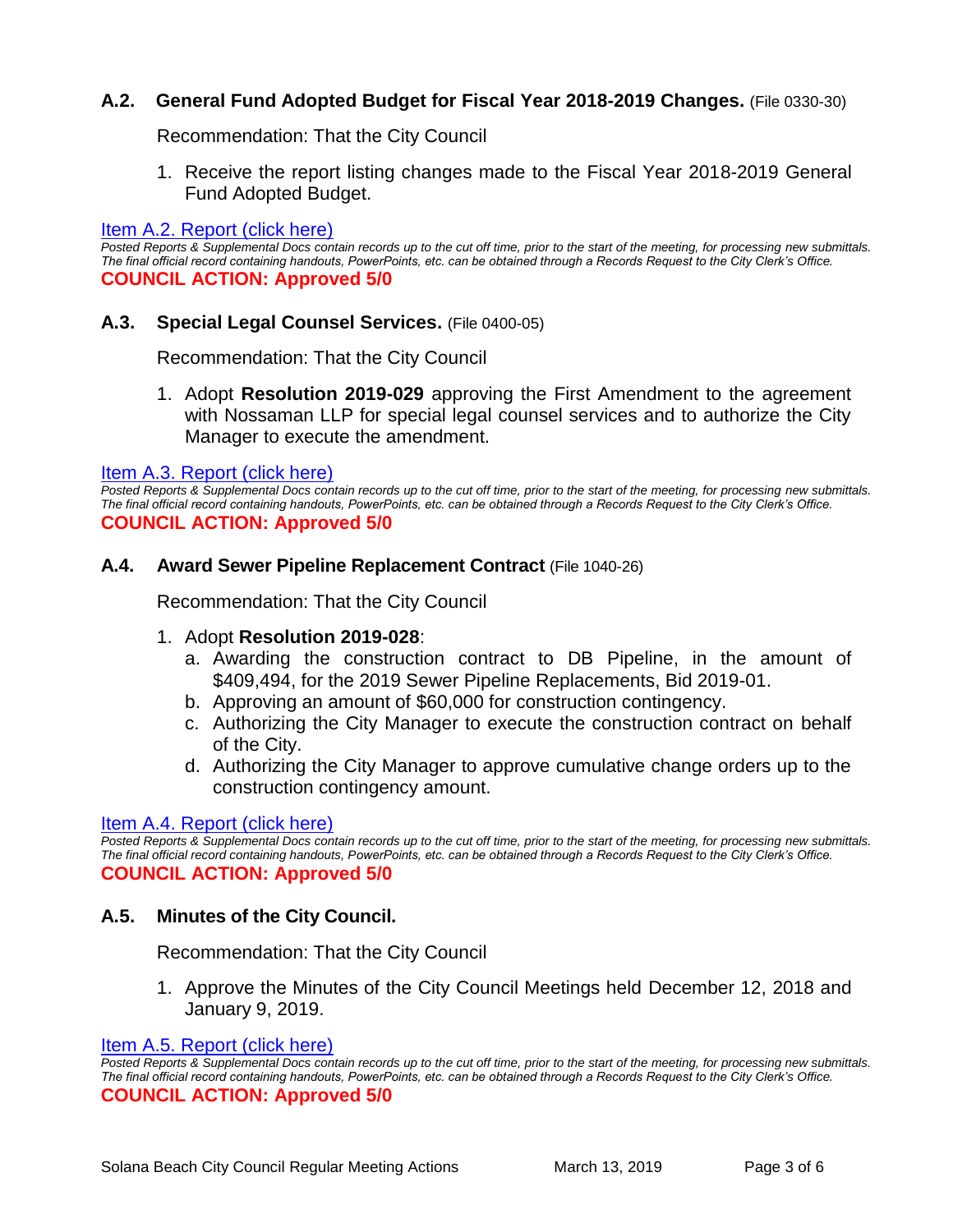# **C. STAFF REPORTS**: (C.3.)

*Submit speaker slips to the City Clerk.*

**C.3. EDCO Presentation – Solid Waste Legislation and Facility Expansion**  (File 1030-50)

Recommendation: That the City Council

1. Receive a presentation from EDCO on their facility upgrades and to discuss current and upcoming legislation that will have an impact on future rates.

#### [Item C.3. Report \(click here\)](https://solanabeach.govoffice3.com/vertical/Sites/%7B840804C2-F869-4904-9AE3-720581350CE7%7D/uploads/Item_C.3._Report_(click_here)_03-13-19.pdf)

*Posted Reports & Supplemental Docs contain records up to the cut off time, prior to the start of the meeting, for processing new submittals. The final official record containing handouts, PowerPoints, etc. can be obtained through a Records Request to the City Clerk's Office*  Presentation

# **B. PUBLIC HEARINGS:** (B.1.)

This portion of the agenda provides citizens an opportunity to express their views on a specific issue as required by law after proper noticing by submitting a speaker slip (located on the back table) to the City Clerk. After considering all of the evidence, including written materials and oral testimony, the City Council must make a decision supported by findings and the findings must be supported by substantial evidence in the record. An applicant or designee(s) for a private development/business project, for which the public hearing is being held, is allotted a total of fifteen minutes to speak, as per SBMC 2.04.210. A portion of the fifteen minutes may be saved to respond to those who speak in opposition. All other speakers have three minutes each. Please be aware of the timer light on the Council Dais.

**B.1. Public Hearing: 208 Pacific Avenue, Applicant - Adams, Case 17-18-04, APN: 263-322-01.** (File 0600-40)

The proposed project meets the minimum objective requirements under the SBMC, may be found to be consistent with the General Plan, and may be found, as conditioned, to meet the discretionary findings required as discussed in this report to approve a Development Review Permit (DRP), Variance (VAR) and administratively issue a Structure Development Permit (SDP). Therefore, Staff recommends that the City Council:

- 1. Conduct the Public Hearing: Open the Public Hearing; Report Council Disclosures; Receive Public Testimony; Close the Public Hearing.
- 2. Find the project exempt from California Environmental Quality Act pursuant to Section 15303 of the State CEQA Guidelines; and
- 3. If the City Council makes the requisite findings and approves the project, adopt **Resolution 2019-025** conditionally approving a DRP, SDP and VAR to construct a replacement, two-story, single-family residence with an attached garage and a subterranean basement and perform associated site improvements including a pool within the front yard setback at 208 Pacific Avenue, Solana Beach

Item B.1. Report (click here)

*Posted Reports & Supplemental Docs contain records up to the cut off time, prior to the start of the meeting, for processing new submittals. The final official record containing handouts, PowerPoints, etc. can be obtained through a Records Request to the City Clerk's Office.* **COUNCIL ACTION: Approved 4/0/1 (Recused: Harless)**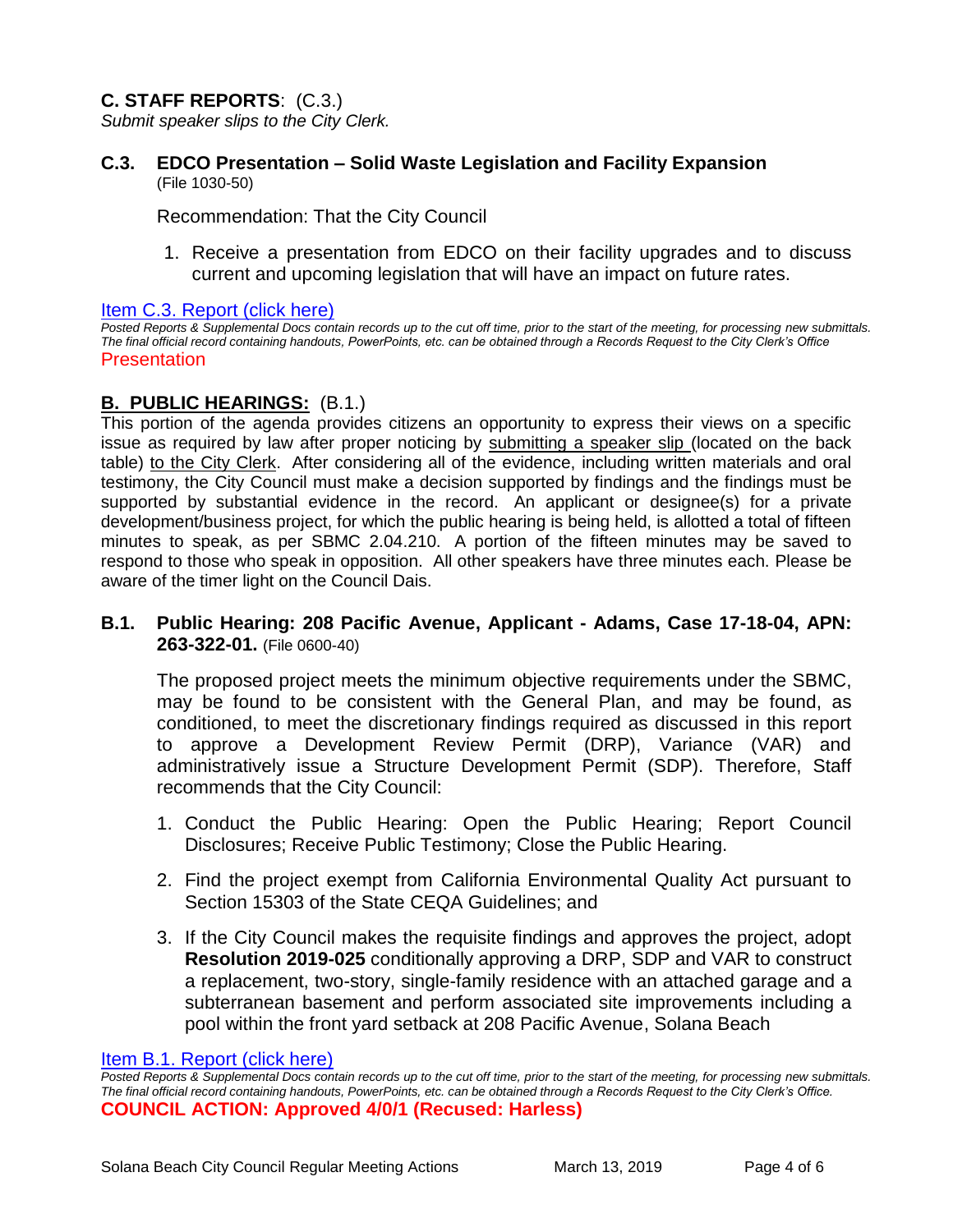# **C. STAFF REPORTS**: (C.1. - C.2.)

*Submit speaker slips to the City Clerk.*

## **C.1.** Adopt (2<sup>nd</sup> Reading) Ordinance 500 – Affordable Housing (File 0650-20)

Recommendation: That the City Council

1. Adopt **Ordinance 500** amending Chapter 17.70 (Affordable Housing) of the Solana Beach Municipal Code (SBMC).

[Item C.1. Report \(click here\)](https://solanabeach.govoffice3.com/vertical/Sites/%7B840804C2-F869-4904-9AE3-720581350CE7%7D/uploads/Item_C.1._Report_(click_here)_03-13-19.PDF) 

*Posted Reports & Supplemental Docs contain records up to the cut off time, prior to the start of the meeting, for processing new submittals. The final official record containing handouts, PowerPoints, etc. can be obtained through a Records Request to the City Clerk's Office.* **COUNCIL ACTION: Approved 5/0**

**C.2. Adopt (2nd Reading) Ordinance 501 – Skateboarding in Skate Park at La Colonia Park** (File 0740-20, 0740-80)

Recommendation: That the City Council

1. Adopt **Ordinance 501** amending Solana Beach Municipal Code (SBMC) section 11.12.020(AA) to allow skateboarding with protective gear in the designated area of La Colonia Park where a skate park is being constructed.

#### [Item C.2. Report \(click here\)](https://solanabeach.govoffice3.com/vertical/Sites/%7B840804C2-F869-4904-9AE3-720581350CE7%7D/uploads/Item_C.2._Report_(click_here)_03-13-19.PDF)

*Posted Reports & Supplemental Docs contain records up to the cut off time, prior to the start of the meeting, for processing new submittals. The final official record containing handouts, PowerPoints, etc. can be obtained through a Records Request to the City Clerk's Office*  **COUNCIL ACTION: Approved 5/0**

## **WORK PLAN COMMENTS:**

*Adopted June 13, 2018*

## **COMPENSATION & REIMBURSEMENT DISCLOSURE:**

GC: Article 2.3. Compensation: 53232.3. (a) Reimbursable expenses shall include, but not be limited to, meals, lodging, and travel. 53232.3 (d) Members of a legislative body shall provide brief reports on meetings attended at the expense of the local agency at the next regular meeting of the legislative body.

## **COUNCIL COMMITTEE REPORTS:** [Council Committees](https://www.ci.solana-beach.ca.us/index.asp?SEC=584E1192-3850-46EA-B977-088AC3E81E0D&Type=B_BASIC)

## **REGIONAL COMMITTEES: (outside agencies, appointed by this Council)**

- a. City Selection Committee (meets twice a year) Primary-Edson, Alternate-Zito
- b. County Service Area 17: Primary- Harless, Alternate-Edson
- c. Escondido Creek Watershed Authority: Becker /Staff (no alternate).
- d. League of Ca. Cities' San Diego County Executive Committee: Primary-Becker, Alternate-Harless and any subcommittees.
- e. League of Ca. Cities' Local Legislative Committee: Primary-Harless, Alternate-Becker
- f. League of Ca. Cities' Coastal Cities Issues Group (CCIG): Primary-Becker, Alternate-Harless
- g. North County Dispatch JPA: Primary-Harless, Alternate-Becker
- h. North County Transit District: Primary-Edson, Alternate-Becker
- i. Regional Solid Waste Association (RSWA): Primary-Hegenauer, Alternate-Becker
- j. SANDAG: Primary-Zito, 1<sup>st</sup> Alternate-Edson, 2<sup>nd</sup> Alternate-Becker, and any subcommittees.
- k. SANDAG Shoreline Preservation Committee: Primary-Hegenauer, Alternate-Zito